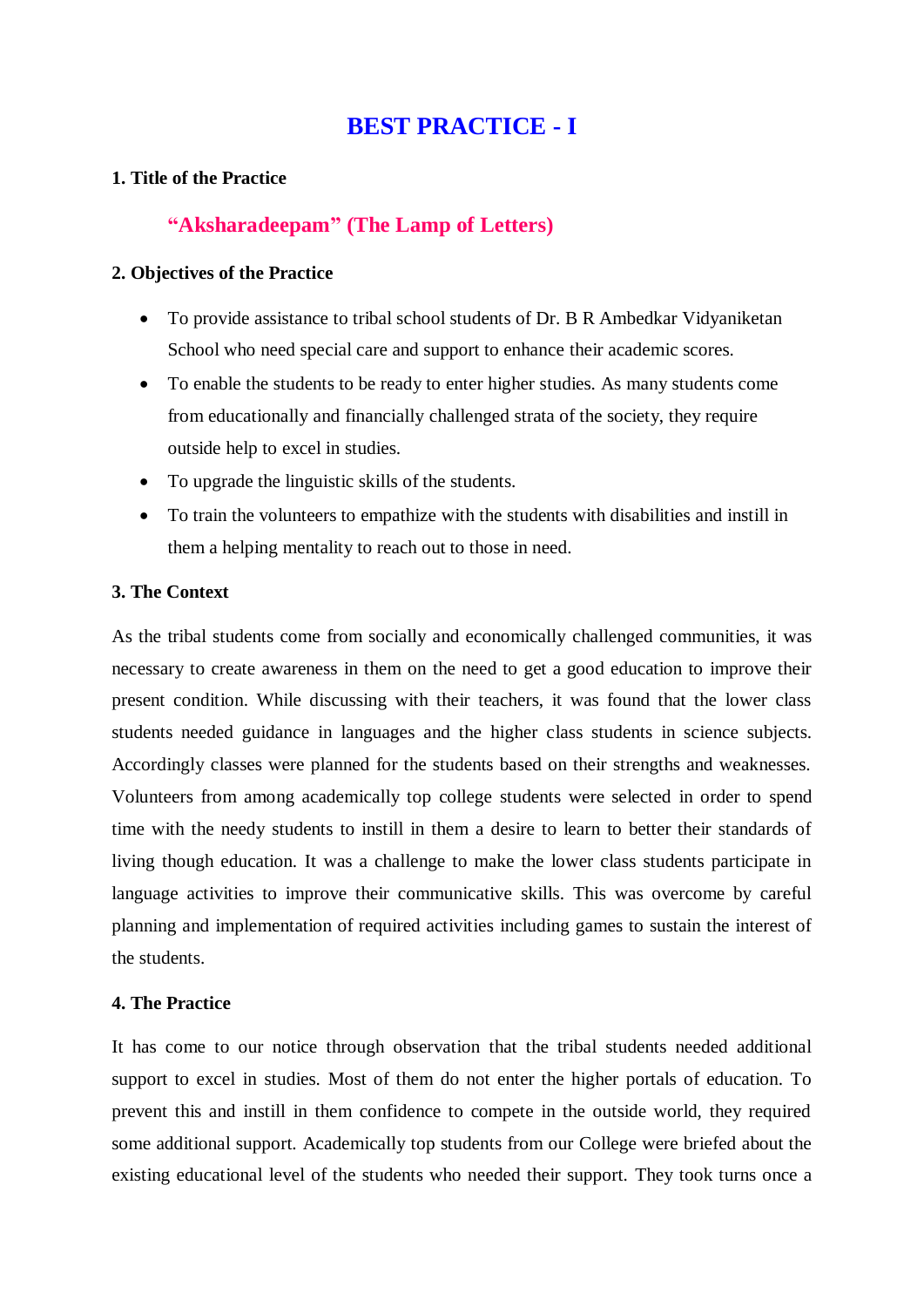week to engage the classes after the regular academic sessions. This coaching programme regularly monitored the progress of the students. They were evaluated by the resource persons. Improving academic skills, raising the level of comprehension of basic subjects and linguistic proficiency of the students were given prior attention. Motivation classes and counselling sessions were conducted with the consent of the school authorities which broadened the vision of the students. The college students also benefitted from the programme. They learned valuable lessons of nurturing the socially challenged through their efforts to regularly engage with the school students.

#### **5. Evidence of Success**

The support classes taken by the college students have started showing results. The academic levels of the school students show a positive trend. This is evident from the results of their regular exams. The teachers of the school have identified this upward trend in their progress. The lower class students are communicating better in their classes. They are gradually getting over the language barrier thereby becoming active participants in their classrooms. The target has been achieved in the first year of this practice. The favorable outcome during the current year indicates the success of this venture. It gives us impetus to continue the same in years to come.

#### **6. Problems Encountered and Resources Required**

Initially it was difficult to convince the parents and students about the need for special support for the students. The students of the lower classes are introvert by nature and this posed some difficulty especially in the initial stages. Lack of motivation also came up as a hindrance to the proper functioning of the venture in the early stages. But these difficulties were overcome with proper counselling. Volunteers from among the tribes were also included in the programme. When they tried to reach out to students, they were quite responsive. They also gained confidence that in future they can get ahead through proper education. The venture heavily depended on human capital. Volunteers were chosen from college students, especially academically bright ones to take sessions after class hours. The authorities of Dr. B R Ambedkar Vidyaniketan School extended their active support and the use of their infrastructure.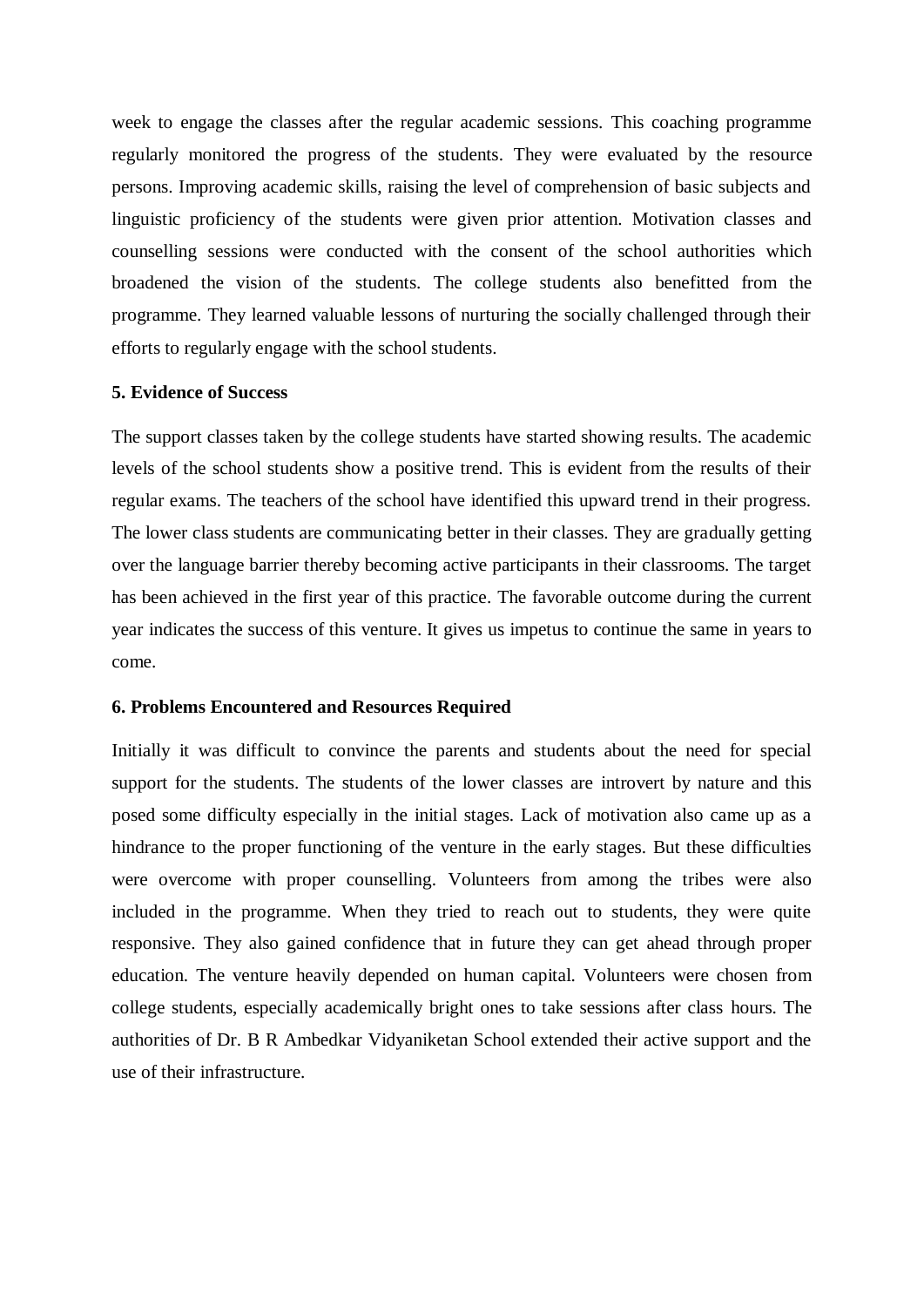## **7. Notes (Optional)**

This practice of supporting neighbourhood schools can be taken up by colleges. Since the volunteers are college students, the school students form good rapport with them. The purpose is served and learning without inhibitions happen which is advantageous to students from socially and economically backward backgrounds. The volunteers in turn broaden their vision through socially useful productive tasks and they learn to empathize with the needy.

\_\_\_\_\_\_\_\_\_\_\_\_\_\_\_\_\_\_\_\_\_\_\_\_\_\_\_\_\_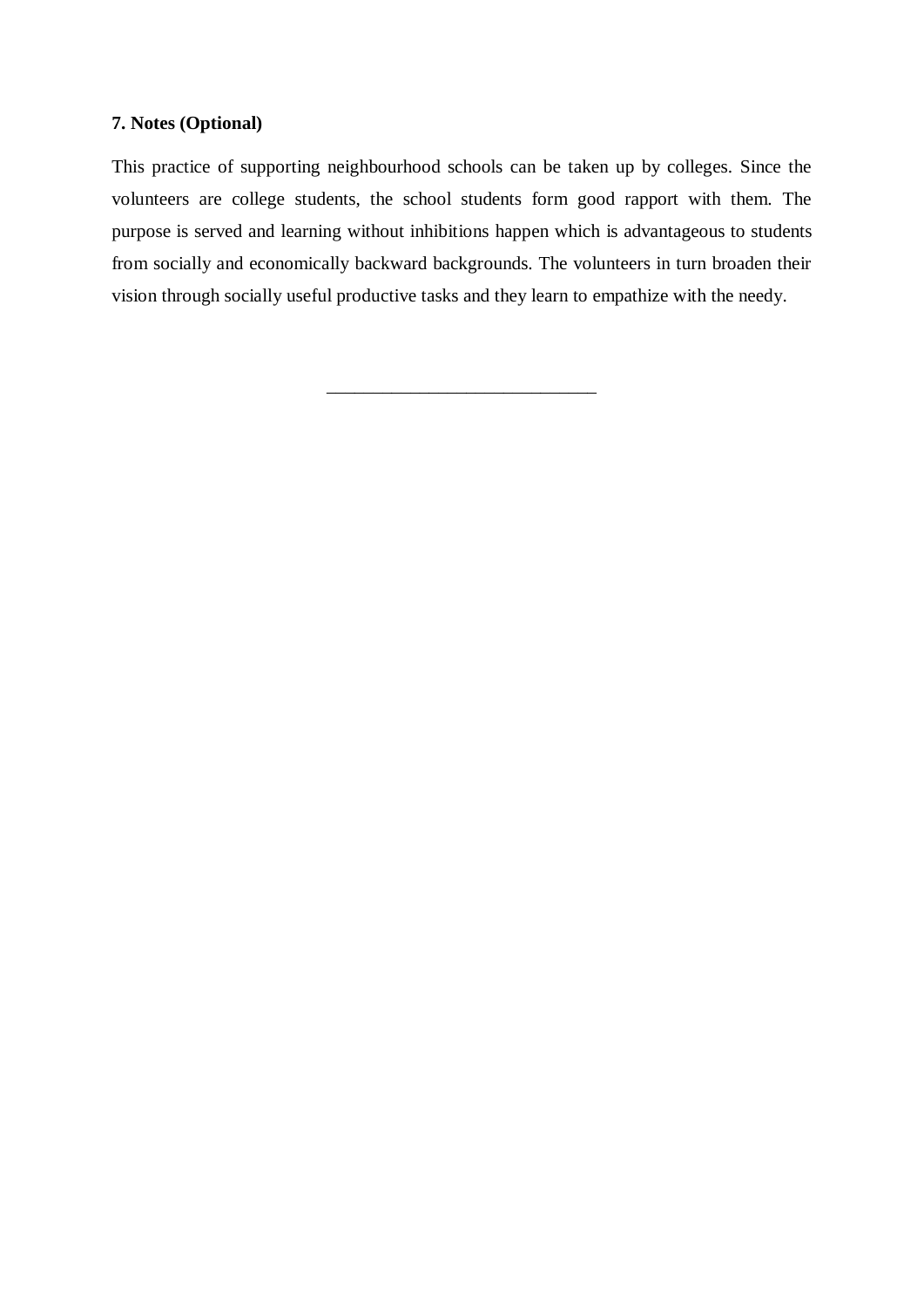# **BEST PRACTICE II**

## **1. Title of the Practice**:

# **"Lab to Land"**

# **Distribution of Tissue Cultured Banana Saplings to a Tribal Settlement**

#### **2. Objectives of the Practice:**

- To get hands on experience on classroom learning for the students of our college.
- To provide assistance to the marginalized tribal community of Kattiilakuzhy settlement.
- To give them a means of livelihood by cultivating and selling good quality red variety of bananas.
- To provide nutritious fruit supplement to combat anemia as the red variety bananas are rich in micro nutrients.

## **3. The Context:**

The MSc Botany students of our college with the help of the faculty get firsthand knowledge of the procedures involved in plant propagation through tissue culture. The tissue culture lab of the college provides excellent platform for the creation of high quality saplings to be distributed among the needy in the surrounding community. Peringammala Panchayat, where the college is located, has 19 tribal settlements. The tribal community of Kanikkars is a closed community which does not desire outside interference. The literacy rate is poor among them as commuting to educational institutions is difficult for them. They mostly depend on the forest produce as means of their livelihood. Cultivation is also done on small scale. Health issues are plenty among them due to deficiency in nutrients. These challenges need to be overcome to help the vulnerable community to lead normal lives.

## **4. The Practice:**

The idea of transferring technology from an institution to benefit the tribal community is novel in many ways. The students apply their theoretical knowledge gained in the classroom in the tissue culture lab to produce high yield variety of banana saplings. This is distributed to the tribal settlement by the student volunteers themselves. They also monitor the progress of the saplings planted and give adequate advice as and when needed. The tribal people of Kattilakuzhi settlement were selected for the project this year. The support given by the